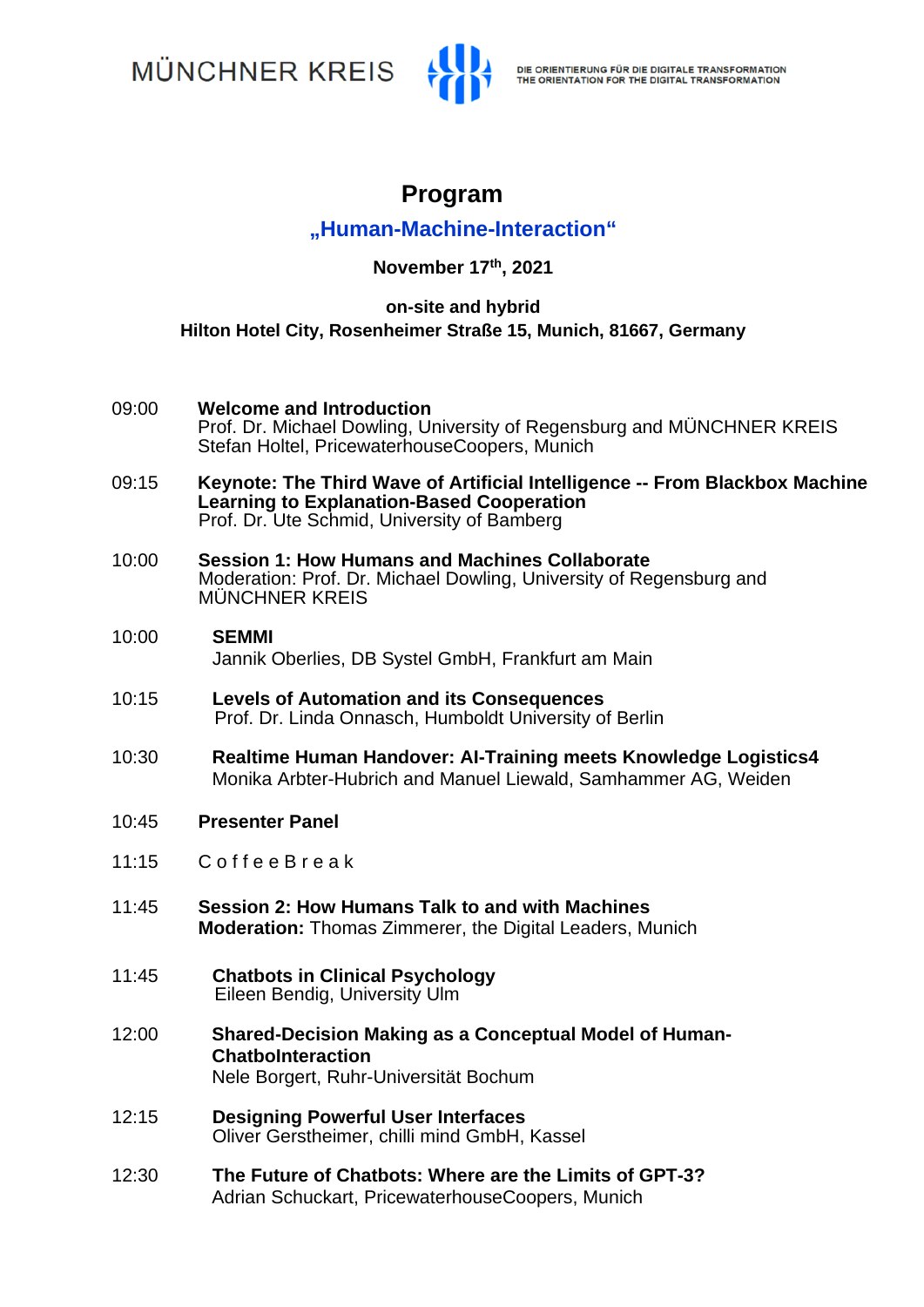**MÜNCHNER KREIS** 



- 12:45 L u n c h
- 13:45 **Session 3: Feelings for Machines. Emotions from Machines. Moderation:** Prof. Dr. Marina Fiedler, University of Passau
- 13:45 **The Fear of AI** Prof. Dr. Markus Giesler, Schulich School of Business, Toronto, Canada
- 14:05 **Gesunder Umgang mit Menschen** Prof. Dr. Henner Gimpel, University of Hohenheim
- 14:25 **Affective Computing in Exergames** Prof. Dr. Larissa Putzar, University of Applied Sciences of Hamburg
- 14:45 **Presenter Panel**
- 15:15 COFFEE BRACK
- 15:45 **Session 4: Why Humans perceive Machines as Humans Moderation:** Prof. Dr. Helmut Krcmar, TUM und MÜNCHNER KREIS
- 15:45 **Impuls** Prof. Dr. Andreas Butz, Ludwig-Maximilian University of Munich
- 16:05 **Zur Zukunft des Begehrens** Prof. Dr. Sophie Wennerscheid, University of Kopenhagen
- 16:25 **Woran Alltagsroboter noch scheitern** Peter Dürr, Sony AI Lab, Zürich
- 16:45 **Open Depate on Topics of the Day** Moderation: Stefan Holtel, PricewaterhouseCoopers, Munich
- 17:55 **Closing Remarks** Prof. Dr. Michael Dowling, University of Regensburg and MÜNCHNER KREIS
- 18:00 **Reception**